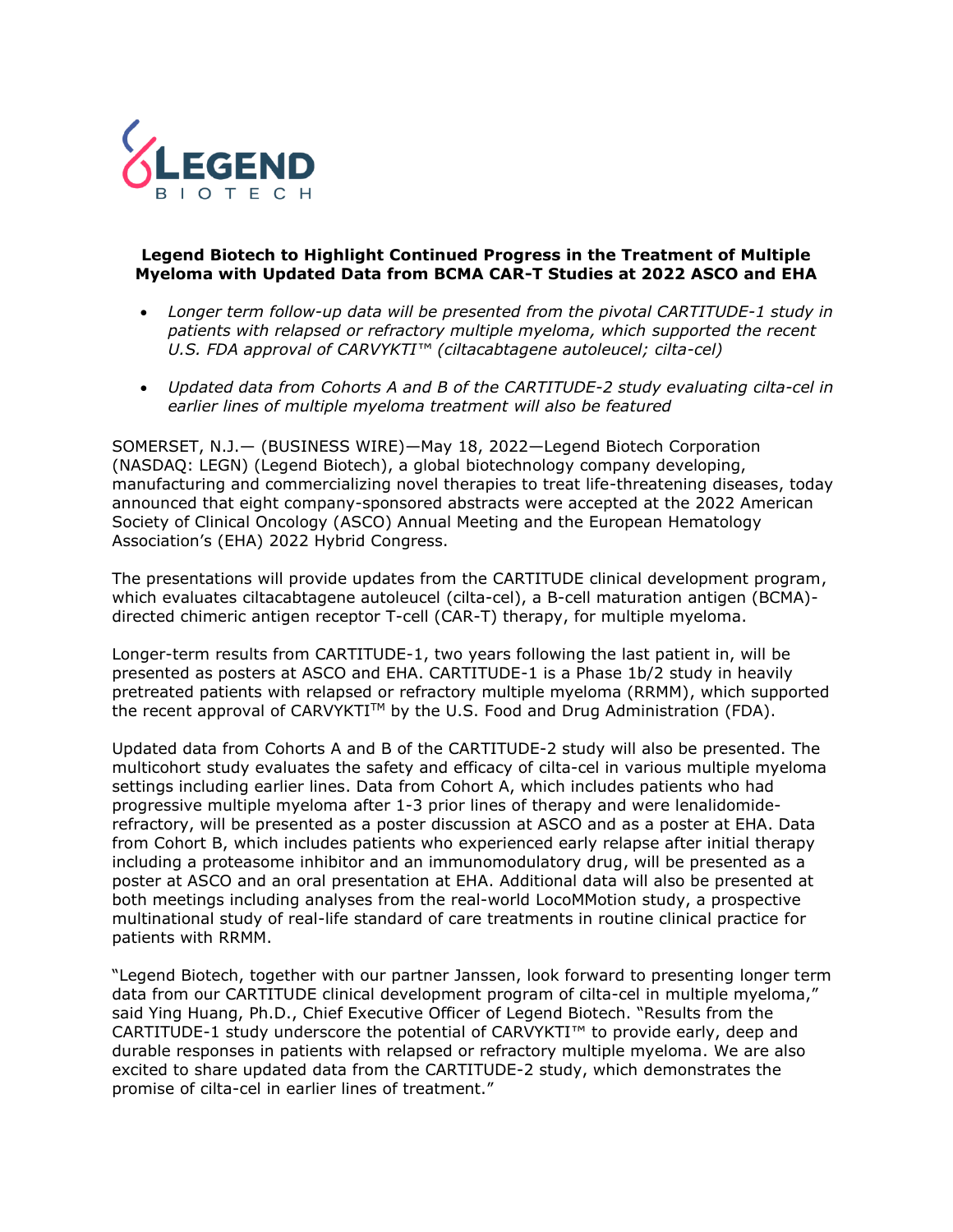A select list of abstracts from the meetings can be found below.

| <b>Abstract No.</b>                        | <b>Title</b>                                                                                                                                                                                                                                                                                                          | <b>Information</b>                                                                                                                                                     |
|--------------------------------------------|-----------------------------------------------------------------------------------------------------------------------------------------------------------------------------------------------------------------------------------------------------------------------------------------------------------------------|------------------------------------------------------------------------------------------------------------------------------------------------------------------------|
| Abstract #8028<br>Poster                   | Phase 1b/2 study of ciltacabtagene<br>autoleucel, a BCMA-directed CAR-T<br>cell therapy, in patients with<br>relapsed/refractory multiple<br>myeloma (CARTITUDE-1): Two years<br>post-LPI.                                                                                                                            | Session Title: Hematologic<br>Malignancies-Plasma Cell<br>Dyscrasia<br>Date/Time: June 4, 2022,<br>9:00 am - 12:00 pm EDT<br>Location: Hall A & On<br>Demand           |
| Abstract #8020<br><b>Poster Discussion</b> | Biological correlative analyses and<br>updated clinical data of<br>ciltacabtagene autoleucel (cilta-cel),<br>a BCMA-directed CAR-T cell therapy,<br>in lenalidomide (len)-refractory<br>patients (pts) with progressive<br>multiple myeloma (MM) after 1-3<br>prior lines of therapy (LOT):<br>CARTITUDE-2, cohort A. | Session Title: Hematologic<br>Malignancies-Plasma Cell<br>Dyscrasia<br>Date/Time:<br>June 4, 2022, 5:30-7:00 pm<br><b>EDT</b><br>Location: Hall A, E451 & On<br>Demand |
| Abstract #8029<br>Poster                   | Biological correlative analyses and<br>updated clinical data of<br>ciltacabtagene autoleucel (cilta-cel),<br>a BCMA-directed CAR-T cell therapy,<br>in patients with multiple myeloma<br>(MM) and early relapse after initial<br>therapy: CARTITUDE-2, cohort B.                                                      | Session Title: Hematologic<br>Malignancies-Plasma Cell<br>Dyscrasia<br>Date/Time: June 4, 2022,<br>9:00 am - 12:00 pm EDT<br>Location: Hall A & On<br>Demand           |
| Abstract #8031<br>Poster                   | Subgroup analyses in patients with<br>relapsed/refractory multiple<br>myeloma (RRMM) receiving real-life<br>current standard of care (SOC) in the<br>LocoMMotion study.                                                                                                                                               | Session Title: Hematologic<br>Malignancies-Plasma Cell<br>Dyscrasia<br>Date/Time: June 4, 2022,<br>9:00 am - 12:00 pm EDT<br>Location: Hall A & On<br>Demand           |
| Abstract #8030<br>Poster                   | Health-related quality of life (HRQoL)<br>in patients with relapsed/refractory<br>multiple myeloma (RRMM) receiving<br>real-life current standard of care<br>(SOC) in the LocoMMotion study.                                                                                                                          | Session Title: Hematologic<br>Malignancies-Plasma Cell<br>Dyscrasia<br>Date/Time: June 4, 2022,<br>9:00 am - 12:00 pm EDT<br>Location: Hall A & On<br>Demand           |

# **ASCO Presentations (June 3-7, 2022)**

# **EHA Presentations (June 9-12, 2022)**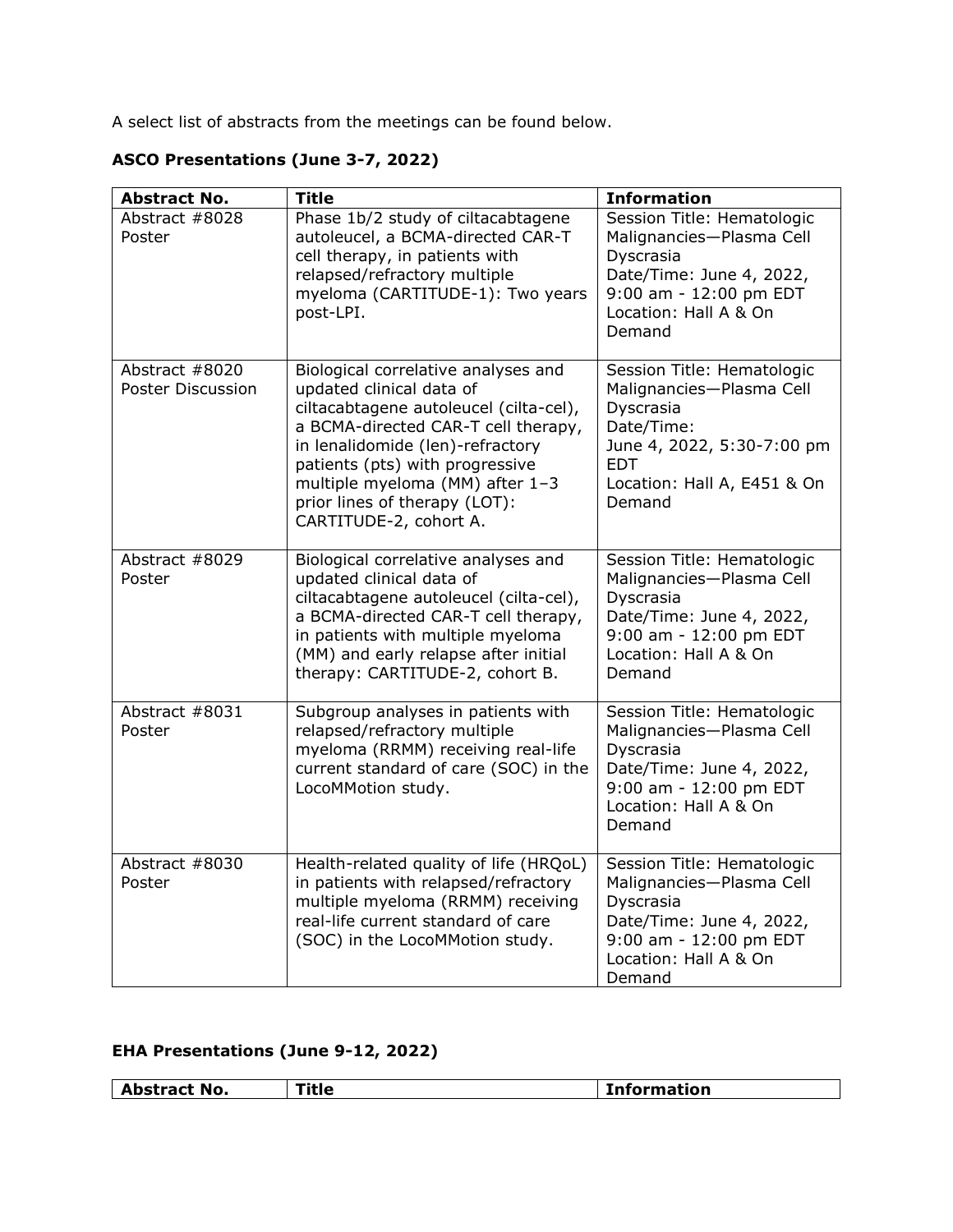| Publication #S185<br>Oral Presentation | CARTITUDE-2 Cohort B: Updated<br>Clinical Data and Biological<br>Correlative Analysis of<br>Ciltacabtagene Autoleucel in Patients<br>with Multiple Myeloma and Early<br>Relapse After Initial Therapy                         | <b>Session Title:</b><br>Relapsed/refractory<br>myeloma: BCMA-directed<br>therapies<br>Date/Time: Sunday, June<br>12, 2022 4:30-5:45 pm<br><b>CEST</b><br>Location: Hall A2-A3 |
|----------------------------------------|-------------------------------------------------------------------------------------------------------------------------------------------------------------------------------------------------------------------------------|--------------------------------------------------------------------------------------------------------------------------------------------------------------------------------|
| Publication #P961<br>Poster            | Ciltacabtagene Autoleucel, a BCMA-<br>Directed CAR-T Cell Therapy, in<br>Patients with Relapsed/Refractory<br>Multiple Myeloma: 2-Year Post LPI<br>Results from the Phase 1b/2<br>CARTITUDE-1 Study                           | Session Title: Poster session<br>Date/Time: Friday, June 10<br>4:30-5:45 pm CEST                                                                                               |
| Publication #P959<br>Poster            | Ciltacabtagene Autoleucel in<br>Lenalidomide-Refractory Patients<br>with Progressive Multiple Myeloma<br>After 1-3 Prior Lines of Therapy:<br><b>CARTITUDE-2 Biological Correlative</b><br>Analyses and Updated Clinical Data | Session Title: Poster session<br>Date/Time: Friday, June 10,<br>2022, 4:30-5:45 CEST                                                                                           |
| Publication #P899<br>Poster            | Real-world Assessment of Treatment<br>Patterns and Outcomes in Patients<br>with Lenalidomide-Refractory<br>Relapsed/Refractory Multiple<br>Myeloma from the Optum Database                                                    | Session Title: Myeloma and<br>other monoclinal<br>gammopathies - Clinical<br>Date/Time: Friday, June 10,<br>2022, 4:30-5:45 CEST                                               |
| Publication #P958<br>Poster            | Real-life Current Standard of Care in<br>Patients with Relapsed/Refractory<br>Multiple Myeloma: Subgroup<br>Analyses from the LocoMMotion<br>Study                                                                            | Session Title: Poster session<br>Date/Time: Friday, June 10,<br>4:30-5:45 pm CEST                                                                                              |
| Publication #P960<br>Poster            | Health-related quality of life in the<br>LocoMMotion study of Real-Life<br>Current Standard of Care in Patients<br>with Relapsed/Refractory Multiple<br>Myeloma.                                                              | Session Title: Poster session<br>Date/Time: Friday, June 10,<br>4:30-5:45 pm CEST                                                                                              |
| Publication #P971<br>Poster            | Adjusted Comparison of Patient<br>Reported Outcomes from<br>CARTITUDE-1 and LocoMMotion<br>Comparing Ciltacabtagene Autoleucel<br>Versus Real World Clinical Practice in<br>Triple-Class Exposed Multiple<br>Myeloma          | Session Title: Myeloma and<br>other monoclonal<br>gammopathies - Clinical<br>Date/Time: Friday, June 10,<br>4:30-5:45 pm CEST                                                  |
| Publication #P904<br>Poster            | Ciltacabtagene Autoleucel vs<br><b>Treatments from Real-World Clinical</b><br>Practice for Triple Class Exposed                                                                                                               | Session Title: Myeloma and<br>other monoclonal<br>gammopathies - Clinical                                                                                                      |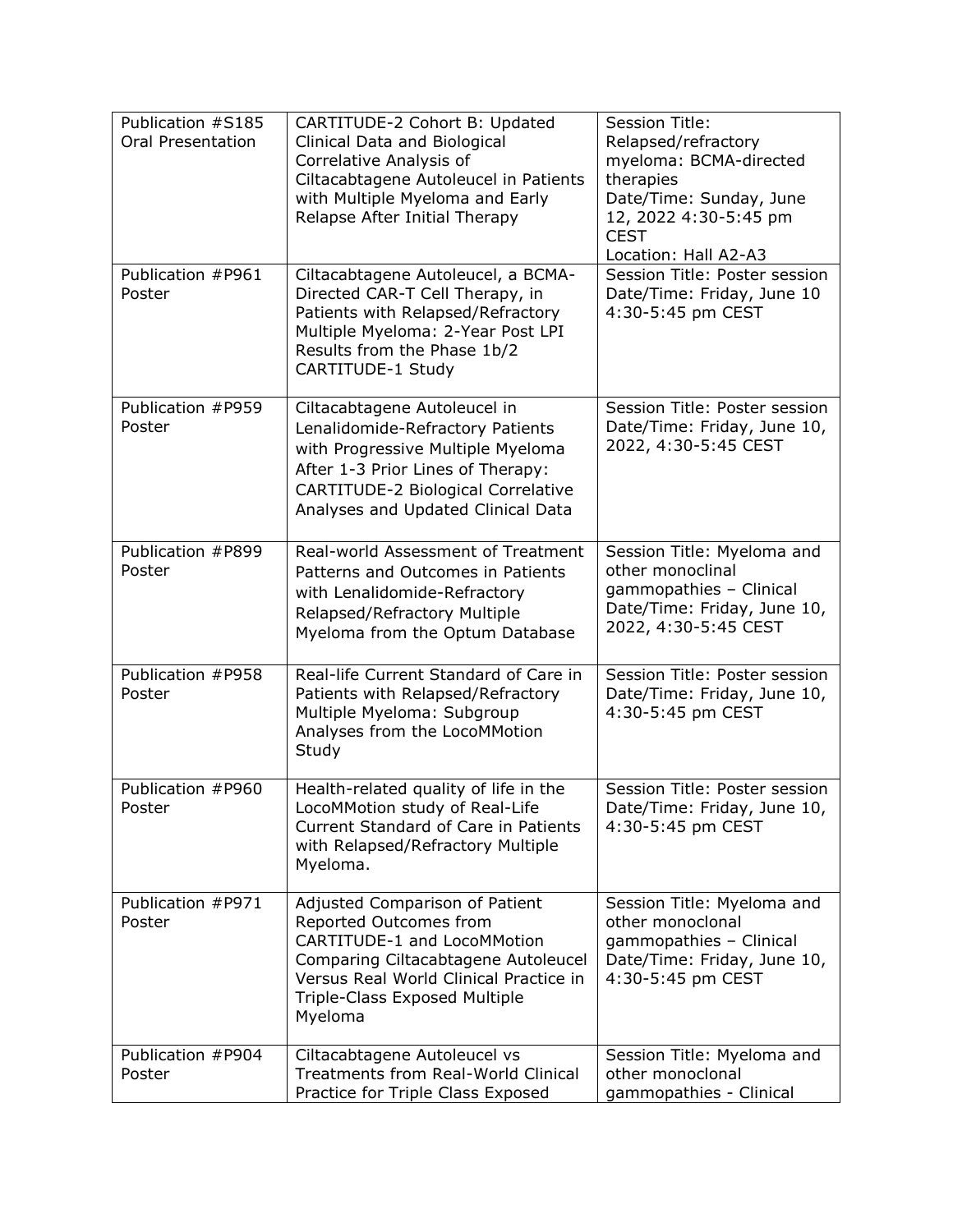| Patients with Multiple Myeloma:<br>Adjusted Comparisons Based on<br>CARTITUDE-1 and the EMMY French<br>Cohort | Date/Time: Friday, June 10,<br>4:30-5:45 pm CEST |
|---------------------------------------------------------------------------------------------------------------|--------------------------------------------------|
|                                                                                                               |                                                  |

# **About CARVYKTI® (Ciltacabtagene autoleucel; cilta-cel)**

CARVYKTI™ is a BCMA-directed, genetically modified autologous T-cell immunotherapy, which involves reprogramming a patient's own T-cells with a transgene encoding a chimeric antigen receptor (CAR) that identifies and eliminates cells that express BCMA. BCMA is primarily expressed on the surface of malignant multiple myeloma B-lineage cells, as well as late-stage B-cells and plasma cells. The CARVYKTI™ CAR protein features two BCMA targeting single domain antibodies designed to confer high avidity against human BCMA. Upon binding to BCMA-expressing cells, the CAR promotes T-cell activation, expansion, and elimination of target cells.<sup>1</sup>

In December 2017, Legend Biotech Corporation entered into an exclusive worldwide license and collaboration agreement with Janssen Biotech, Inc. to develop and commercialize ciltacel.

CARVYKTI™ received U.S. FDA approval for the treatment of adult patients with relapsed or refractory multiple myeloma in February 2022. In April 2022, the Committee for Medicinal Products for Human Use (CHMP) of the European Medicines Agency conferred a positive opinion for the marketing authorization of CARVYKTI™ to the European Union. In addition to U.S. Breakthrough Therapy Designation granted in December 2019, cilta-cel received a Breakthrough Therapy Designation in China in August 2020. Cilta-cel also received Orphan Drug Designation from the U.S. FDA in February 2019 and from the European Commission in February 2020.

# **About CARTITUDE-1**

CARTITUDE-1 [\(NCT03548207\)](https://clinicaltrials.gov/ct2/show/NCT03548207)<sup>2</sup> is an ongoing Phase 1b/2, open-label, single arm, multicenter trial evaluating cilta-cel for the treatment of adult patients with relapsed or refractory multiple myeloma, who previously received at least three prior lines of therapy including a proteasome inhibitor (PI), an immunomodulatory agent (IMiD) and an anti-CD38 monoclonal antibody. Of the 97 patients enrolled in the trial, 99 percent were refractory to the last line of treatment and 88 percent were triple-class refractory, meaning their cancer did not respond, or no longer responds, to an IMiD, a PI and an anti-CD38 monoclonal antibody.

# **About CARTITUDE-2**

CARTITUDE-2 [\(NCT04133636\)](https://clinicaltrials.gov/ct2/show/NCT04133636)<sup>3</sup> is an ongoing Phase 2 multicohort study evaluating the safety and efficacy of cilta-cel in various clinical settings. Cohort A included patients who had progressive multiple myeloma after 1-3 prior lines of therapy, including PI and IMiD, were lenalidomide refractory, and had no prior exposure to BCMA-targeting agents. Cohort B included patients with early relapse after initial therapy that included a PI and IMiD. The primary objective was to evaluate the percentage of patients with negative minimal residual disease (MRD).

# **About LocoMMotion**

LocoMMotion [\(NCT04035226\)](https://clinicaltrials.gov/ct2/show/NCT04035226)<sup>4</sup> is a prospective non-interventional study evaluating the safety and efficacy of real-life standard-of-care treatments under routine clinical practice over a 24-month period in patients with RRMM. This study aims to understand the effectiveness of current standards of care in heavily pretreated patients with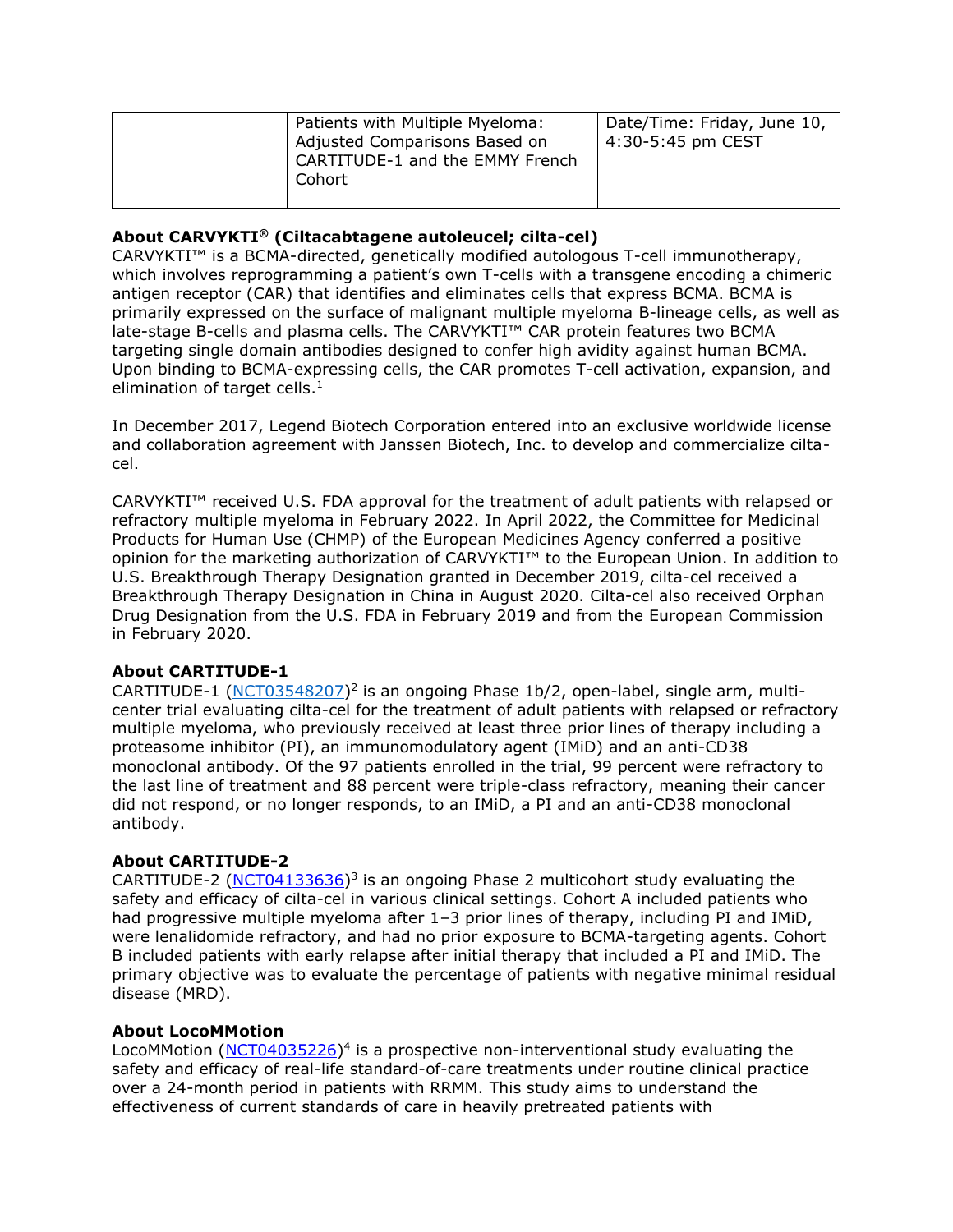RRMM (reflecting real-world practice in the patient population progressing after PIs, IMiDs and anti-CD38 antibodies).

# **About Multiple Myeloma**

Multiple myeloma is an incurable blood cancer that starts in the bone marrow and is characterized by an excessive proliferation of plasma cells.<sup>5</sup> In 2022, it is estimated that more than 34,000 people will be diagnosed with multiple myeloma, and more than 12,000 people will die from the disease in the U.S.<sup>6</sup> While some patients with multiple myeloma have no symptoms at all, most patients are diagnosed due to symptoms that can include bone problems, low blood counts, calcium elevation, kidney problems or infections.<sup>7</sup> Although treatment may result in remission, unfortunately, patients will most likely relapse.<sup>8</sup> Patients who relapse after treatment with standard therapies, including protease inhibitors, immunomodulatory agents, and an anti-CD38 monoclonal antibody, have poor prognoses and few treatment options available.<sup>9,10</sup>

# **CARVYKTI™ Important Safety Information**

# **INDICATIONS AND USAGE**

CARVYKTI™ (ciltacabtagene autoleucel) is a B-cell maturation antigen (BCMA)-directed genetically modified autologous T cell immunotherapy indicated for the treatment of adult patients with relapsed or refractory multiple myeloma, after four or more prior lines of therapy, including a proteasome inhibitor, an immunomodulatory agent, and an anti-CD38 monoclonal antibody.

# **WARNING: CYTOKINE RELEASE SYNDROME, NEUROLOGIC TOXICITIES, HLH/MAS, and PROLONGED and RECURRENT CYTOPENIA**

- Cytokine Release Syndrome (CRS), including fatal or life-threatening reactions, occurred in patients following treatment with CARVYKTI™. Do not administer CARVYKTI™ to patients with active infection or inflammatory disorders. Treat severe or lifethreatening CRS with tocilizumab or tocilizumab and corticosteroids.
- Immune Effector Cell-Associated Neurotoxicity Syndrome (ICANS), which may be fatal or life-threatening, occurred following treatment with CARVYKTI™, including before CRS onset, concurrently with CRS, after CRS resolution, or in the absence of CRS. Monitor for neurologic events after treatment with CARVYKTI™. Provide supportive care and/or corticosteroids as needed.
- Parkinsonism and Guillain-Barré syndrome and their associated complications resulting in fatal or life-threatening reactions have occurred following treatment with CARVYKTI™.
- Hemophagocytic Lymphohistiocytosis/Macrophage Activation Syndrome (HLH/MAS), including fatal and life-threatening reactions, occurred in patients following treatment with CARVYKTI™. HLH/MAS can occur with CRS or neurologic toxicities.
- Prolonged and/or recurrent cytopenias with bleeding and infection and requirement for stem cell transplantation for hematopoietic recovery occurred following treatment with CARVYKTI™.
- CARVYKTI™ is available only through a restricted program under a Risk Evaluation and Mitigation Strategy (REMS) called the CARVYKTI™ REMS Program.

# **WARNINGS AND PRECAUTIONS**

**Cytokine Release Syndrome (CRS)** including fatal or life-threatening reactions, occurred following treatment with CARVYKTI™ in 95% (92/97) of patients receiving ciltacabtagene autoleucel. Grade 3 or higher CRS (2019 ASTCT grade)1 occurred in 5% (5/97) of patients,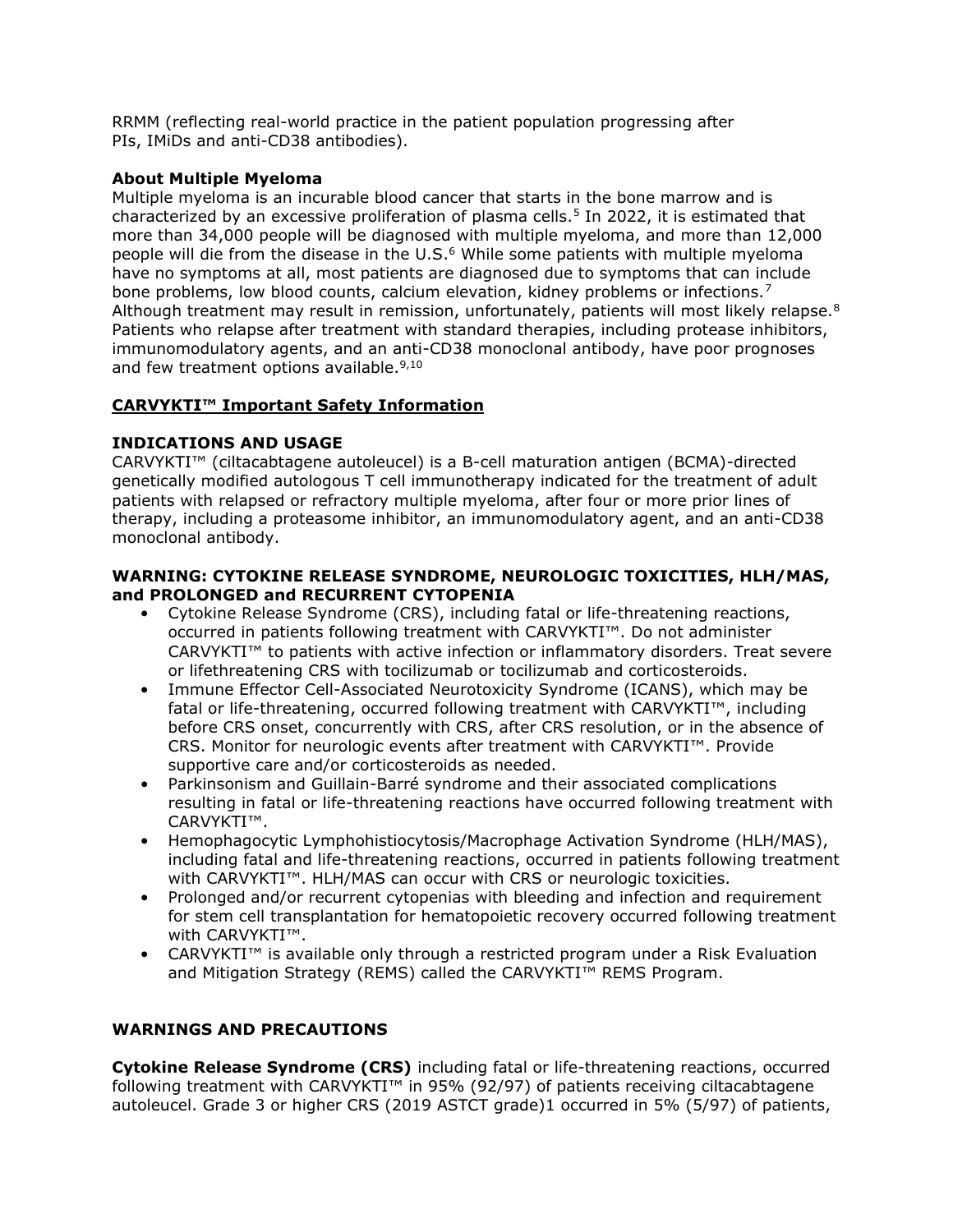with Grade 5 CRS reported in 1 patient. The median time to onset of CRS was 7 days (range: 1-12 days). The most common manifestations of CRS included pyrexia (100%), hypotension (43%), increased aspartate aminotransferase (AST) (22%), chills (15%), increased alanine aminotransferase (14%) and sinus tachycardia (11%). Grade 3 or higher events associated with CRS included increased AST and ALT, hyperbilirubinemia, hypotension, pyrexia, hypoxia, respiratory failure, acute kidney injury, disseminated intravascular coagulation, HLH/MAS, angina pectoris, supraventricular and ventricular tachycardia, malaise, myalgias, increased C-reactive protein, ferritin, blood alkaline phosphatase and gamma-glutamyl transferase.

Identify CRS based on clinical presentation. Evaluate for and treat other causes of fever, hypoxia, and hypotension. CRS has been reported to be associated with findings of HLH/MAS, and the physiology of the syndromes may overlap. HLH/MAS is a potentially lifethreatening condition. In patients with progressive symptoms of CRS or refractory CRS despite treatment, evaluate for evidence of HLH/MAS.

Sixty-nine of 97 (71%) patients received tocilizumab and/or a corticosteroid for CRS after infusion of ciltacabtagene autoleucel. Forty-four (45%) patients received only tocilizumab, of whom 33 (34%) received a single dose and 11 (11%) received more than one dose; 24 patients (25%) received tocilizumab and a corticosteroid, and one patient (1%) received only corticosteroids. Ensure that a minimum of two doses of tocilizumab are available prior to infusion of CARVYKTI™.

Monitor patients at least daily for 10 days following CARVYKTI™ infusion at a REMS-certified healthcare facility for signs and symptoms of CRS. Monitor patients for signs or symptoms of CRS for at least 4 weeks after infusion. At the first sign of CRS, immediately institute treatment with supportive care, tocilizumab, or tocilizumab and corticosteroids. Counsel patients to seek immediate medical attention should signs or symptoms of CRS occur at any time. Neurologic toxicities, which may be severe, life-threatening or fatal, occurred following treatment with CARVYKTI™.

**Neurologic toxicities**, which may be severe, life-threatening or fatal, occurred following treatment with CARVYKTI™. Neurologic toxicities included ICANS, neurologic toxicity with signs and symptoms of parkinsonism, Guillain-Barré Syndrome, peripheral neuropathies, and cranial nerve palsies. Counsel patients on the signs and symptoms of these neurologic toxicities, and on the delayed nature of onset of some of these toxicities. Instruct patients to seek immediate medical attention for further assessment and management if signs or symptoms of any of these neurologic toxicities occur at any time.

Overall, one or more subtypes of neurologic toxicity described below occurred following ciltacabtagene autoleucel in 26% (25/97) of patients, of which 11% (11/97) of patients experienced Grade 3 or higher events. These subtypes of neurologic toxicities were also observed in two ongoing studies.

Immune Effector Cell-Associated Neurotoxicity Syndrome (ICANS): Patients receiving CARVYKTI™ may experience fatal of life-threatening ICANS following treatment with CARVYKTI™, including before CRS onset, concurrently with CRS, after CRS resolution, or in the absence of CRS.

ICANS occurred in 23% (22/97) of patients receiving ciltacabtagene autoleucel including Grade 3 or 4 events in 3% (3/97) and Grade 5 (fatal) events in 2% (2/97). The median time to onset of ICANS was 8 days (range 1-28 days). All 22 patients with ICANS had CRS. The most frequent (≥5%) manifestation of ICANS included encephalopathy (23%), aphasia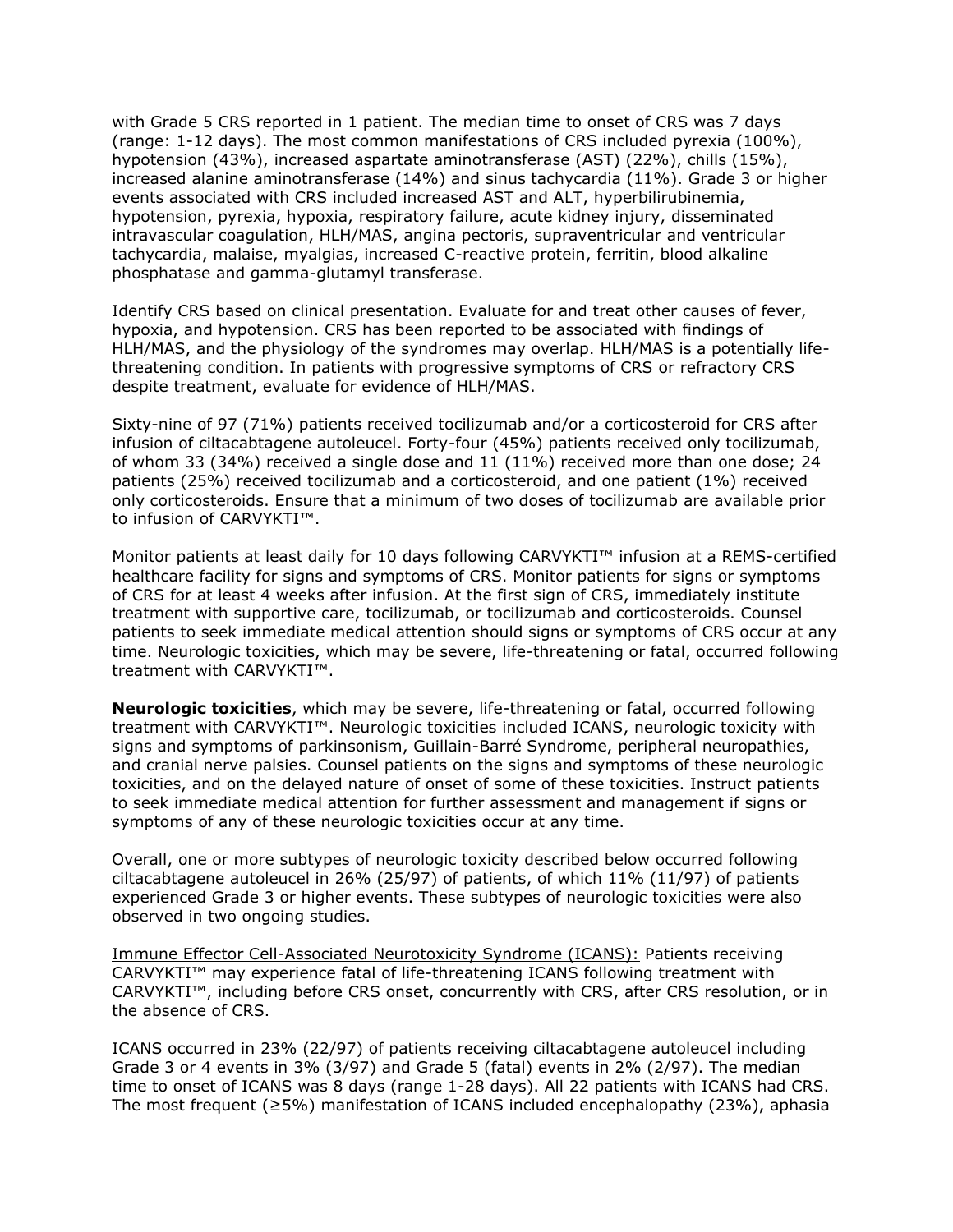(8%) and headache (6%). Monitor patients at least daily for 10 days following CARVYKTI™ infusion at the REMS-certified healthcare facility for signs and symptoms of ICANS. Rule out other causes of ICANS symptoms.

Monitor patients for signs or symptoms of ICANS for at least 4 weeks after infusion and treat promptly. Neurologic toxicity should be managed with supportive care and/or corticosteroids as needed.

Parkinsonism: Of the 25 patients in the CARTITUDE-1 study experiencing any neurotoxicity, five male patients had neurologic toxicity with several signs and symptoms of parkinsonism, distinct from immune effector cell-associated neurotoxicity syndrome (ICANS). Neurologic toxicity with parkinsonism has been reported in other ongoing trials of ciltacabtagene autoleucel. Patients had parkinsonian and nonparkinsonian symptoms that included tremor, bradykinesia, involuntary movements, stereotypy, loss of spontaneous movements, masked facies, apathy, flat affect, fatigue, rigidity, psychomotor retardation, micrographia, dysgraphia, apraxia, lethargy, confusion, somnolence, loss of consciousness, delayed reflexes, hyperreflexia, memory loss, difficulty swallowing, bowel incontinence, falls, stooped posture, shuffling gait, muscle weakness and wasting, motor dysfunction, motor and sensory loss, akinetic mutism, and frontal lobe release signs. The median onset of parkinsonism in the 5 patients in CARTITUDE-1 was 43 days (range 15-108) from infusion of ciltacabtagene autoleucel.

Monitor patients for signs and symptoms of parkinsonism that may be delayed in onset and managed with supportive care measures. There is limited efficacy information with medications used for the treatment of Parkinson's disease, for the improvement or resolution of parkinsonism symptoms following CARVYKTI™ treatment.

Guillain-Barré Syndrome: A fatal outcome following Guillain-Barré Syndrome (GBS) has occurred in another ongoing study of ciltacabtagene autoleucel despite treatment with intravenous immunoglobulins. Symptoms reported include those consistent with MillerFisher variant of GBS, encephalopathy, motor weakness, speech disturbances and polyradiculoneuritis.

Monitor for GBS. Evaluate patients presenting with peripheral neuropathy for GBS. Consider treatment of GBS with supportive care measures and in conjunction with immunoglobulins and plasma exchange, depending on severity of GBS.

Peripheral Neuropathy: Six patients in CARTITUDE-1 developed peripheral neuropathy. These neuropathies presented as sensory, motor or sensorimotor neuropathies. Median time of onset of symptoms was 62 days (range 4-136 days), median duration of peripheral neuropathies was 256 days (range 2-465 days) including those with ongoing neuropathy. Patients who experienced peripheral neuropathy also experienced cranial nerve palsies or GBS in other ongoing trials of ciltacabtagene autoleucel.

Cranial Nerve Palsies: Three patients (3.1%) experienced cranial nerve palsies in CARTITUDE-1. All three patients had 7th cranial nerve palsy; one patient had 5th cranial nerve palsy as well. Median time to onset was 26 days (range 21-101 days) following infusion of ciltacabtagene autoleucel. Occurrence of 3rd and 6th cranial nerve palsy, bilateral 7th cranial nerve palsy, worsening of cranial nerve palsy after improvement, and occurrence of peripheral neuropathy in patients with cranial nerve palsy have also been reported in ongoing trials of ciltacabtagene autoleucel. Monitor patients for signs and symptoms of cranial nerve palsies. Consider management with systemic corticosteroids, depending on the severity and progression of signs and symptoms.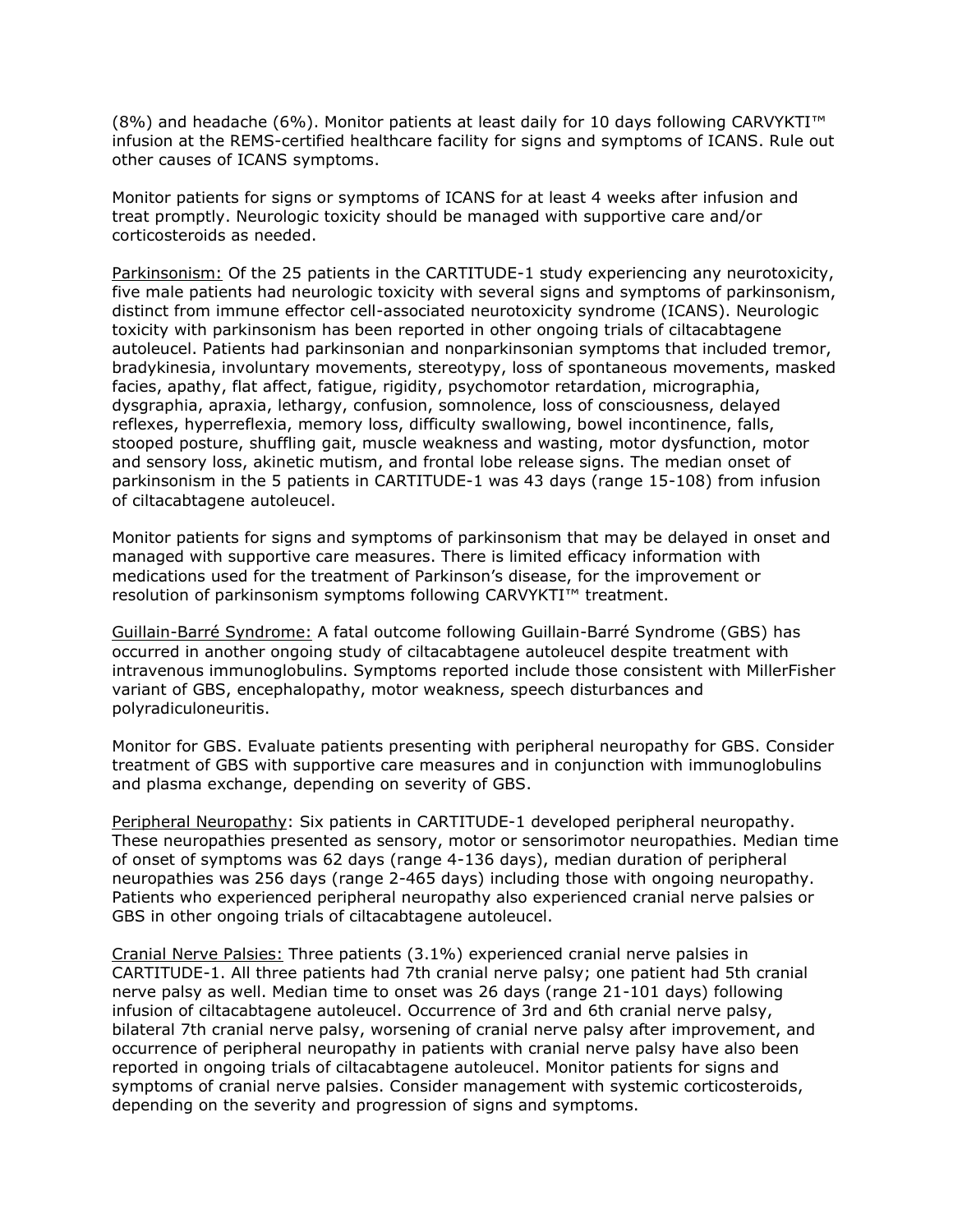**Hemophagocytic Lymphohistiocytosis (HLH)/Macrophage Activation Syndrome (MAS:** Fatal HLH occurred in one patient (1%), 99 days after ciltacabtagene autoleucel. The HLH event was preceded by prolonged CRS lasting 97 days. The manifestations of HLH/MAS include hypotension, hypoxia with diffuse alveolar damage, coagulopathy, cytopenia, and multi-organ dysfunction, including renal dysfunction. HLH is a life-threatening condition with a high mortality rate if not recognized and treated early. Treatment of HLH/MAS should be administered per institutional standards.

**CARVYKTI™ REMS:** Because of the risk of CRS and neurologic toxicities, CARVYKTI™ is available only through a restricted program under a Risk Evaluation and Mitigation Strategy (REMS) called the CARVYKTI™ REMS.

Further information is available at www.CARVYKTIrems.com or 1-844-672-0067.

**Prolonged and Recurrent Cytopenias:** Patients may exhibit prolonged and recurrent cytopenias following lymphodepleting chemotherapy and CARVYKTI™ infusion. One patient underwent autologous stem cell therapy for hematopoietic reconstitution due to prolonged thrombocytopenia.

In CARTITUDE-1, 30% (29/97) of patients experienced prolonged Grade 3 or 4 neutropenia and 41% (40/97) of patients experienced prolonged Grade 3 or 4 thrombocytopenia that had not resolved by Day 30 following ciltacabtagene autoleucel infusion.

Recurrent Grade 3 or 4 neutropenia, thrombocytopenia, lymphopenia and anemia were seen in 63% (61/97), 18% (17/97), 60% (58/97), and 37% (36/97) after recovery from initial Grade 3 or 4 cytopenia following infusion. After Day 60 following ciltacabtagene autoleucel infusion, 31%, 12% and 6% of patients had a recurrence of Grade 3 or higher lymphopenia, neutropenia and thrombocytopenia, respectively, after initial recovery of their Grade 3 or 4 cytopenia. Eighty-seven percent (84/97) of patients had one, two, or three or more recurrences of Grade 3 or 4 cytopenias after initial recovery of Grade 3 or 4 cytopenia. Six and 11 patients had Grade 3 or 4 neutropenia and thrombocytopenia, respectively, at the time of death.

Monitor blood counts prior to and after CARVYKTI™ infusion. Manage cytopenias with growth factors and blood product transfusion support according to local institutional guidelines.

**Infections:** CARVYKTI™ should not be administered to patients with active infection or inflammatory disorders. Severe, life-threatening or fatal infections occurred in patients after CARVYKTI™ infusion.

Infections (all grades) occurred in 57 (59%) patients. Grade 3 or 4 infections occurred in 23% (22/97) of patients; Grade 3 or 4 infections with an unspecified pathogen occurred in 17%, viral infections in 7%, bacterial infections in 1%, and fungal infections in 1% of patients. Overall, four patients had Grade 5 infections: lung abscess  $(n=1)$ , sepsis  $(n=2)$ and pneumonia (n=1).

Monitor patients for signs and symptoms of infection before and after CARVYKTI<sup>™</sup> infusion and treat patients appropriately. Administer prophylactic, pre-emptive and/or therapeutic antimicrobials according to the standard institutional guidelines. Febrile neutropenia was observed in 10% of patients after ciltacabtagene autoleucel infusion, and may be concurrent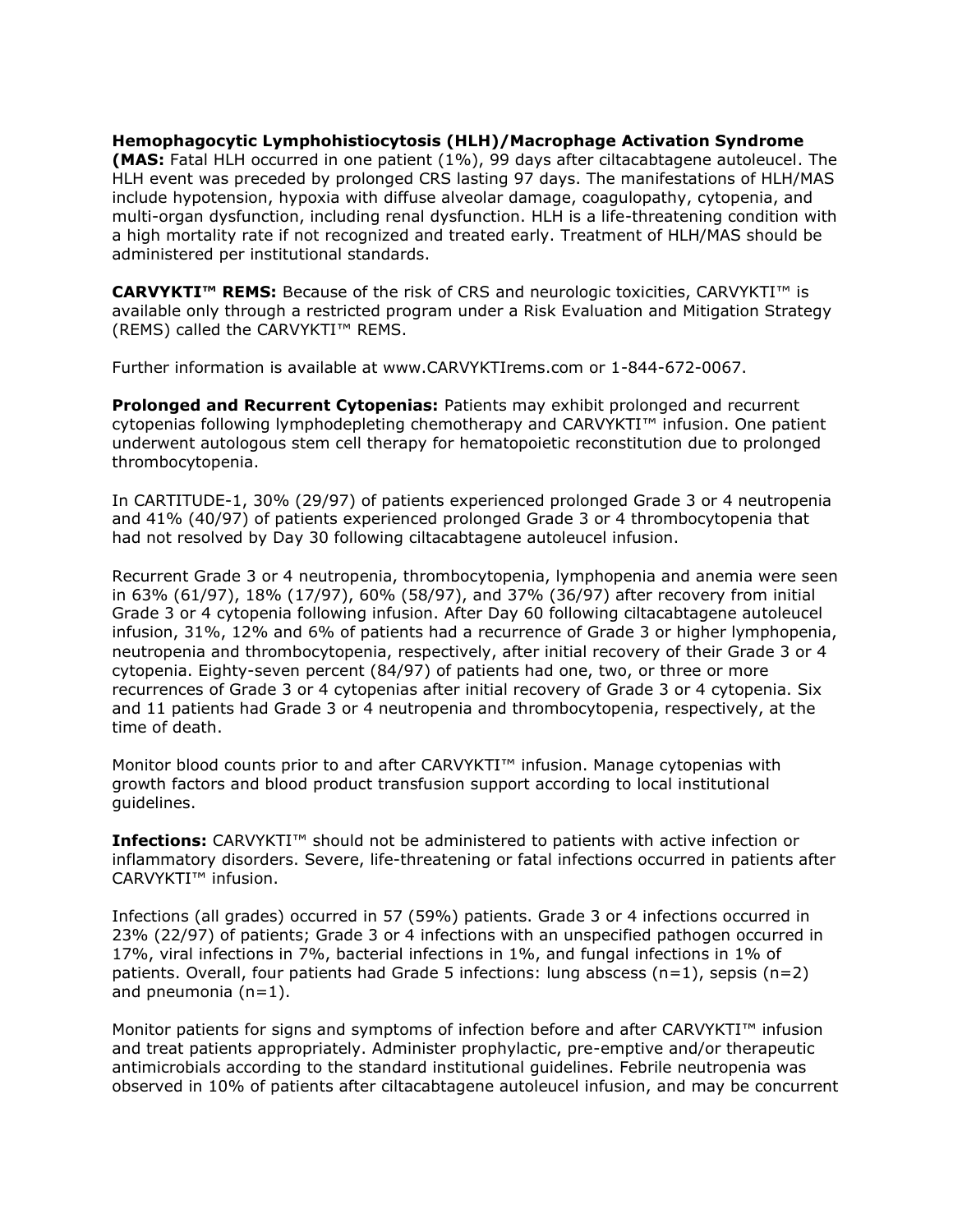with CRS. In the event of febrile neutropenia, evaluate for infection and manage with broadspectrum antibiotics, fluids and other supportive care, as medically indicated.

Viral Reactivation: Hepatitis B virus (HBV) reactivation, in some cases resulting in fulminant hepatitis, hepatic failure and death, can occur in patients with hypogammaglobulinemia. Perform screening for Cytomegalovirus (CMV), HBV, hepatitis C virus (HCV), and human immunodeficiency virus (HIV), or any other infectious agents if clinically indicated in accordance with clinical guidelines before collection of cells for manufacturing. Consider antiviral therapy to prevent viral reactivation per local institutional guidelines/clinical practice.

**Hypogammaglobulinemia** was reported as an adverse event in 12% (12/97) of patients; laboratory IgG levels fell below 500 mg/dL after infusion in 92% (89/97) of patients. Monitor immunoglobulin levels after treatment with CARVYKTI™ and administer IVIG for IgG <400 mg/dL. Manage per local institutional guidelines, including infection precautions and antibiotic or antiviral prophylaxis.

Use of Live Vaccines: The safety of immunization with live viral vaccines during or following CARVYKTI™ treatment has not been studied. Vaccination with live virus vaccines is not recommended for at least 6 weeks prior to the start of lymphodepleting chemotherapy, during CARVYKTI™ treatment, and until immune recovery following treatment with CARVYKTI™.

**Hypersensitivity Reactions** have occurred in 5% (5/97) of patients following ciltacabtagene autoleucel infusion. Serious hypersensitivity reactions, including anaphylaxis, may be due to the dimethyl sulfoxide (DMSO) in CARVYKTI™. Patients should be carefully monitored for 2 hours after infusion for signs and symptoms of severe reaction. Treat promptly and manage appropriately according to the severity of the hypersensitivity reaction.

**Secondary Malignancies:** Patients may develop secondary malignancies. Monitor life-long for secondary malignancies. In the event that a secondary malignancy occurs, contact Janssen Biotech, Inc., at 1-800-526-7736 for reporting and to obtain instructions on collection of patient samples for testing of secondary malignancy of T cell origin.

**Effects on Ability to Drive and Use Machines:** Due to the potential for neurologic events, including altered mental status, seizures, neurocognitive decline, or neuropathy, patients are at risk for altered or decreased consciousness or coordination in the 8 weeks following CARVYKTI™ infusion. Advise patients to refrain from driving and engaging in hazardous occupations or activities, such as operating heavy or potentially dangerous machinery during this initial period, and in the event of new onset of any neurologic toxicities.

#### **ADVERSE REACTIONS**

The most common non-laboratory adverse reactions (incidence greater than 20%) are pyrexia, cytokine release syndrome, hypogammaglobulinemia, hypotension, musculoskeletal pain, fatigue, infections of unspecified pathogen, cough, chills, diarrhea, nausea, encephalopathy, decreased appetite, upper respiratory tract infection, headache, tachycardia, dizziness, dyspnea, edema, viral infections, coagulopathy, constipation, and vomiting. The most common laboratory adverse reactions (incidence greater than or equal to 50%) include thrombocytopenia, neutropenia, anemia, aminotransferase elevation, and hypoalbuminemia.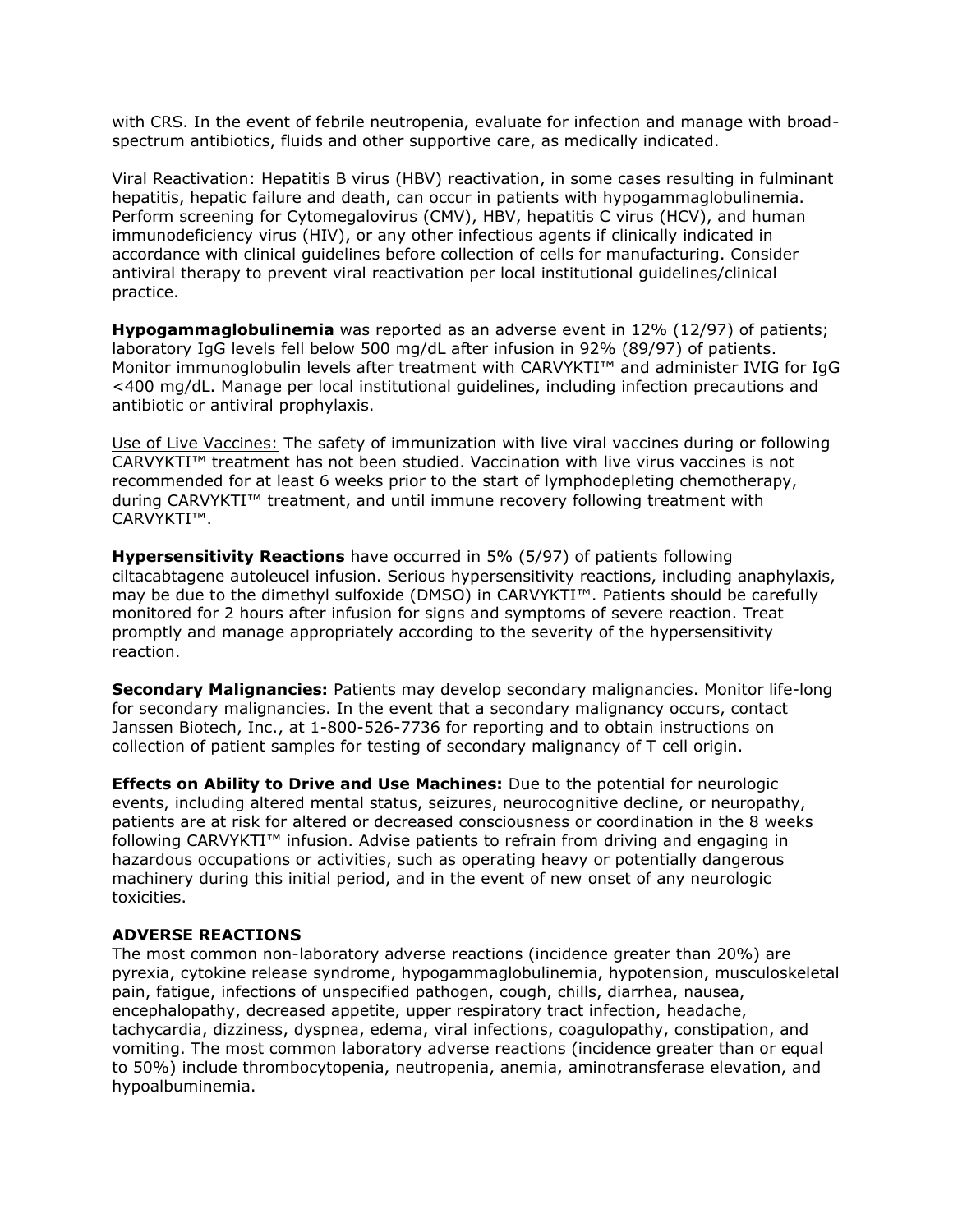Please read full [Prescribing Information](https://www.janssenlabels.com/package-insert/product-monograph/prescribing-information/CARVYKTI-pi.pdf) including Boxed Warning for CARVYKTI™.

### **About Legend Biotech**

Legend Biotech is a global biotechnology company dedicated to treating, and one day curing, life-threatening diseases. Headquartered in Somerset, New Jersey, we are developing advanced cell therapies across a diverse array of technology platforms, including autologous and allogenic chimeric antigen receptor T-cell, T-cell receptor (TCR-T), and natural killer (NK) cell-based immunotherapy. From our three R&D sites around the world, we apply these innovative technologies to pursue the discovery of safe, efficacious and cutting-edge therapeutics for patients worldwide.

Learn more at [www.legendbiotech.com](https://apc01.safelinks.protection.outlook.com/?url=https%3A%2F%2Furldefense.com%2Fv3%2F__http%3A%2Fwww.legendbiotech.com%2F__%3B!!Dahw-A9d0CA!l_HBzc6uFFeUDuZZa9ZaL36SCN4RrVIMjWybRwXGmPMcCeXFMsUTZlHW7117Bv5v%24&data=04%7C01%7Ctina.carter%40legendbiotech.com%7C16a4efa927f340b07f5408d9730bde94%7Cd55ad7adbf234f2cb95e1164d77114c9%7C0%7C0%7C637667317543128330%7CUnknown%7CTWFpbGZsb3d8eyJWIjoiMC4wLjAwMDAiLCJQIjoiV2luMzIiLCJBTiI6Ik1haWwiLCJXVCI6Mn0%3D%7C2000&sdata=SGEIilDeN6oOC2e6jPKxF9s4UeP%2F7qYMPZCwABxs1GY%3D&reserved=0) and follow us on [Twitter](https://apc01.safelinks.protection.outlook.com/?url=https%3A%2F%2Furldefense.com%2Fv3%2F__https%3A%2Ftwitter.com%2Flegendbiotech%3Flang%3Den__%3B!!Dahw-A9d0CA!l_HBzc6uFFeUDuZZa9ZaL36SCN4RrVIMjWybRwXGmPMcCeXFMsUTZlHW7-CeoCbi%24&data=04%7C01%7Ctina.carter%40legendbiotech.com%7C16a4efa927f340b07f5408d9730bde94%7Cd55ad7adbf234f2cb95e1164d77114c9%7C0%7C0%7C637667317543138324%7CUnknown%7CTWFpbGZsb3d8eyJWIjoiMC4wLjAwMDAiLCJQIjoiV2luMzIiLCJBTiI6Ik1haWwiLCJXVCI6Mn0%3D%7C2000&sdata=G67YvZwhP%2FqpNT70jcxhfJtkRBbttuYxLr1GRRXONFY%3D&reserved=0) and [LinkedIn.](https://apc01.safelinks.protection.outlook.com/?url=https%3A%2F%2Furldefense.com%2Fv3%2F__https%3A%2Fwww.linkedin.com%2Fcompany%2Flegendbiotechco.%2F__%3B!!Dahw-A9d0CA!l_HBzc6uFFeUDuZZa9ZaL36SCN4RrVIMjWybRwXGmPMcCeXFMsUTZlHW7xWi5KQF%24&data=04%7C01%7Ctina.carter%40legendbiotech.com%7C16a4efa927f340b07f5408d9730bde94%7Cd55ad7adbf234f2cb95e1164d77114c9%7C0%7C0%7C637667317543138324%7CUnknown%7CTWFpbGZsb3d8eyJWIjoiMC4wLjAwMDAiLCJQIjoiV2luMzIiLCJBTiI6Ik1haWwiLCJXVCI6Mn0%3D%7C2000&sdata=rAaHW745AINa0fRJ5bSa9ANpUsQtVUxOPkh%2BsfS5lao%3D&reserved=0)

# **Cautionary Note Regarding Forward-Looking Statements**

Statements in this press release about future expectations, plans and prospects, as well as any other statements regarding matters that are not historical facts, constitute "forwardlooking statements" within the meaning of The Private Securities Litigation Reform Act of 1995. These statements include, but are not limited to, statements relating to Legend Biotech's strategies and objectives; statements relating to CARVYKTI™, including Legend Biotech's expectations for CARVYKTI™, such as Legend Biotech's manufacturing and commercialization expectations for CARVYKTI™ and the potential effect of treatment with CARVYKTI™; statements about submissions for cilta-cel to, and the progress of such submissions with, the U.S. Food and Drug Administration (FDA), the European Medicines Agency (EMA), the Chinese Center for Drug Evaluation of National Medical Products Administration (CDE) and other regulatory authorities; the anticipated timing of, and ability to progress, clinical trials, including patient enrollment; the submission of Investigational New Drug (IND) applications to, and maintenance of such applications with, regulatory authorities; the ability to generate, analyze and present data from clinical trials; and the potential benefits of Legend Biotech's product candidates. The words "anticipate," "believe," "continue," "could," "estimate," "expect," "intend," "may," "plan," "potential," "predict," "project," "should," "target," "will," "would" and similar expressions are intended to identify forward-looking statements, although not all forward-looking statements contain these identifying words. Actual results may differ materially from those indicated by such forward-looking statements as a result of various important factors. Legend Biotech's expectations could be affected by, among other things, uncertainties involved in the development of new pharmaceutical products; unexpected clinical trial results, including as a result of additional analysis of existing clinical data or unexpected new clinical data; unexpected regulatory actions or delays, including requests for additional safety and/or efficacy data or analysis of data, or government regulation generally; unexpected delays as a result of actions undertaken, or failures to act, by our third party partners; uncertainties arising from challenges to Legend Biotech's patent or other proprietary intellectual property protection, including the uncertainties involved in the U.S. litigation process; competition in general; government, industry, and general public pricing and other political pressures; the duration and severity of the COVID-19 pandemic and governmental and regulatory measures implemented in response to the evolving situation; as well as the other factors discussed in the "Risk Factors" section of the Legend Biotech's Annual Report filed with the Securities and Exchange Commission on March 31, 2022. Should one or more of these risks or uncertainties materialize, or should underlying assumptions prove incorrect, actual results may vary materially from those described in this press release as anticipated, believed, estimated or expected. Any forward-looking statements contained in this press release speak only as of the date of this press release. Legend Biotech specifically disclaims any obligation to update any forward-looking statement, whether as a result of new information, future events or otherwise.